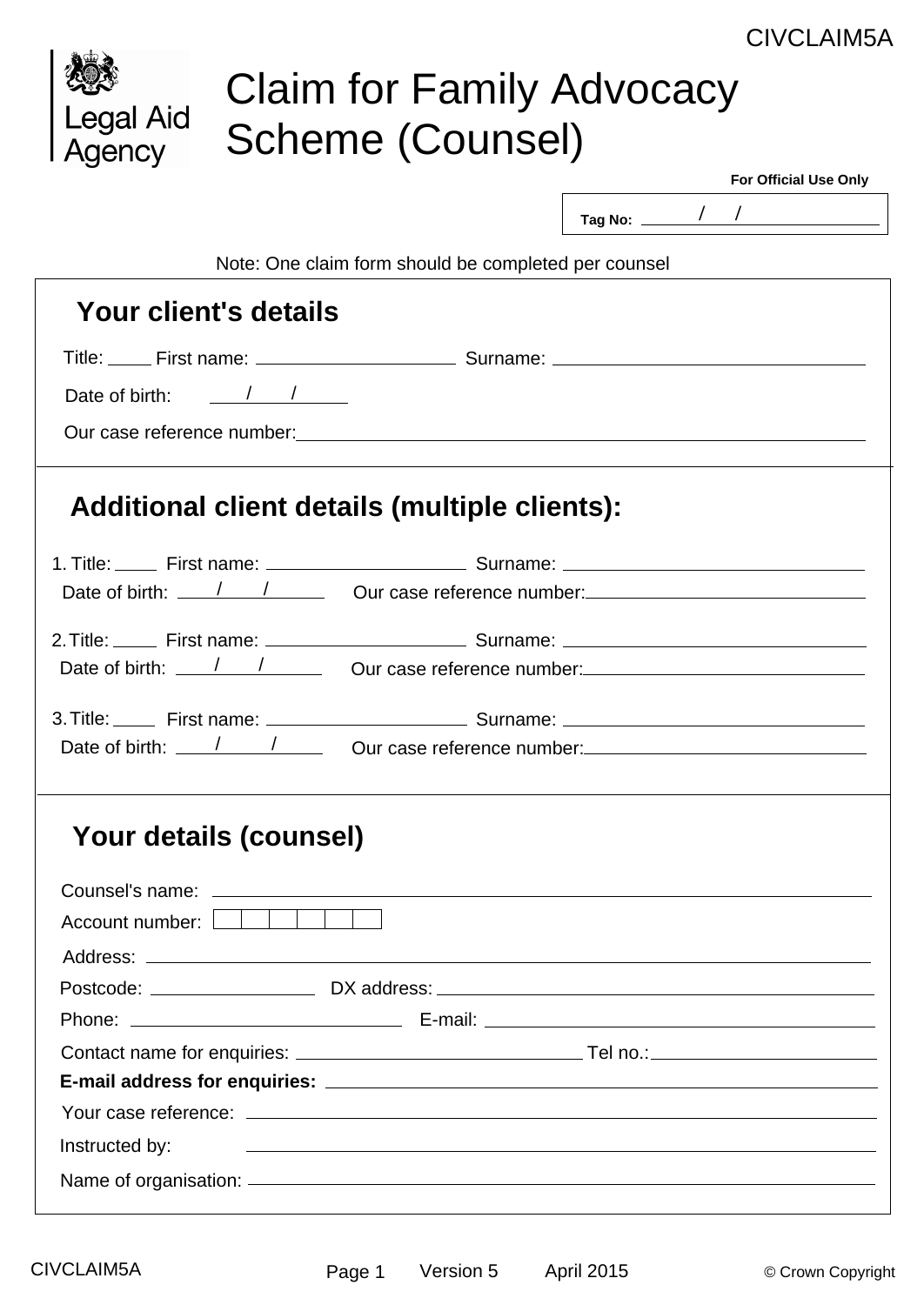# **Description of main issues in this case**

- Please include nature of application(s) and where applicable hearing listing times and time **4** spent at hearing (please give starting and finishing times which should also be endorsed on the Advocates Attendance Form) and anything further which you think is relevant to your particular claim.
- $4$  If you are claiming for travel or overnight accommodation, please provide justification.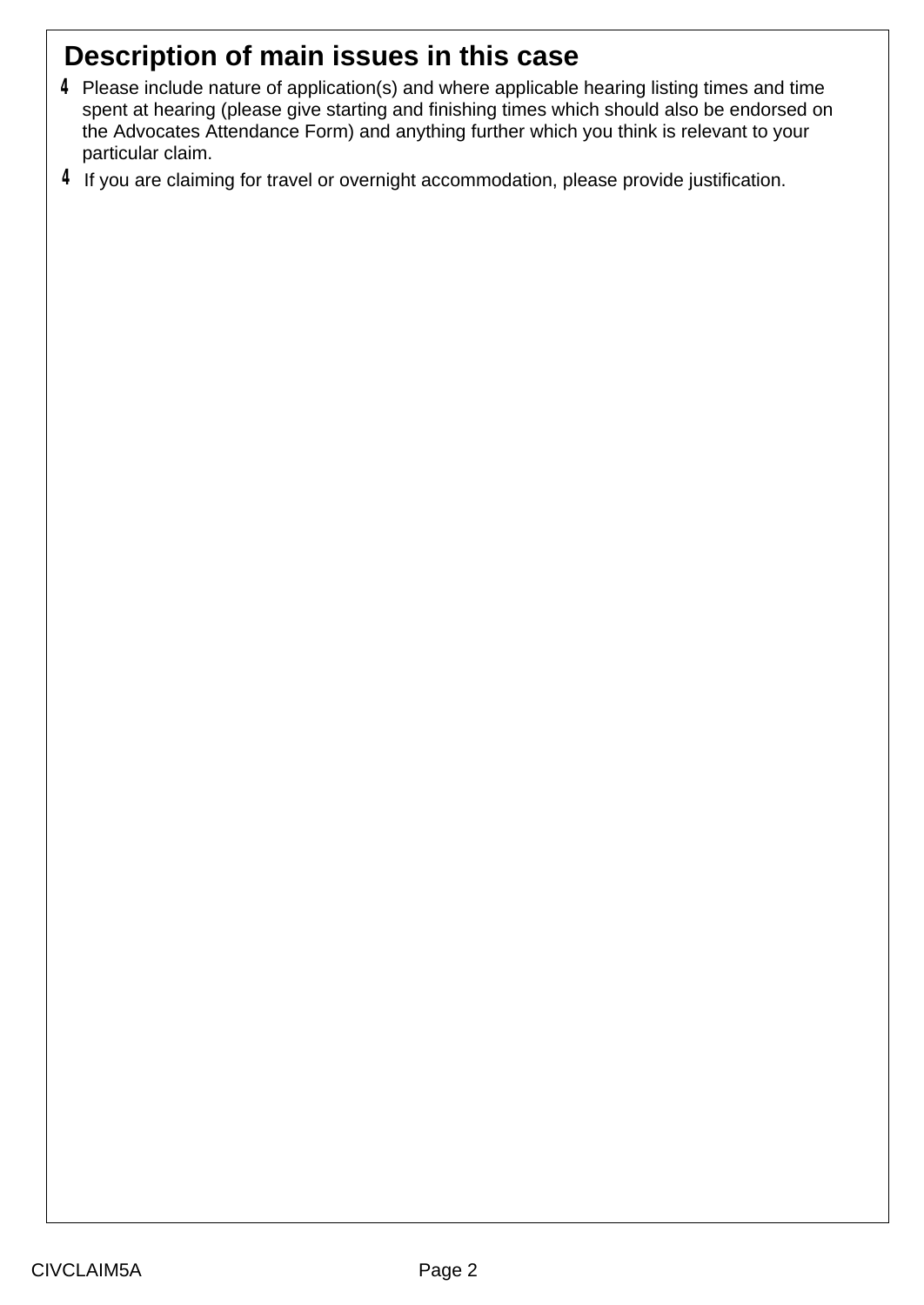## **Schedule of payments claimed**

- **4** Please see Guidance for CIVClaim 5A for completion.
- Complete in chronological order. All figures are net of VAT. **4**
- Where the claim relates to more than one set of proceedings please photocopy and **4** complete this page once to show work done per set of proceedings.
- Please ensure you have provided the evidence required for your FAS payment. Details of **4** the evidence required can be found on the claim submission checklists and within the [electronic handbook.](https://www.gov.uk/funding-and-costs-assessment-for-civil-and-crime-matters )

Category of case (please tick one only):

- 1 Private law children
- $\Box$  4 Care and supervision proceedings
- 2 Domestic abuse 3 Finance matter and all other private family proceedings
- $\Box$  5 Other public law children proceedings

Where a set of proceedings covers more than one category of work, counsel must choose which single category of work to be paid under.

| Date of<br>Hearing | Type of<br>Judge<br><b>HCJ</b><br>D/CJ<br>L/C | Type of $ $<br>work | Actual<br>time<br>spent<br>(mins) | No. of<br>hearing<br>units or<br>days if<br>final<br>hearing | units | Rate for Standard % bolt<br>fee total<br>cost | on<br>claimed | Cost of<br>bolt- ons | Advocate<br>bundle<br>payment | Settlement fee | Exceptional<br>travel | VAT for<br><b>FAS</b><br>claims | Total |
|--------------------|-----------------------------------------------|---------------------|-----------------------------------|--------------------------------------------------------------|-------|-----------------------------------------------|---------------|----------------------|-------------------------------|----------------|-----------------------|---------------------------------|-------|
| dd/mm/yy           |                                               |                     |                                   |                                                              |       | E : p                                         |               | E : p                | E : p                         |                |                       | E : p                           | E : p |
|                    |                                               |                     |                                   |                                                              |       |                                               |               |                      |                               |                |                       |                                 |       |
|                    |                                               |                     |                                   |                                                              |       |                                               |               |                      |                               |                |                       |                                 |       |
|                    |                                               |                     |                                   |                                                              |       |                                               |               |                      |                               |                |                       |                                 |       |
|                    |                                               |                     |                                   |                                                              |       |                                               |               |                      |                               |                |                       |                                 |       |

**Total A**

#### **Bolt on Payments**

| Date of<br>hearing | Bolt on claimed (please insert relevant numbers) |
|--------------------|--------------------------------------------------|
|                    |                                                  |
|                    |                                                  |
|                    |                                                  |
|                    |                                                  |
|                    |                                                  |
|                    |                                                  |
|                    |                                                  |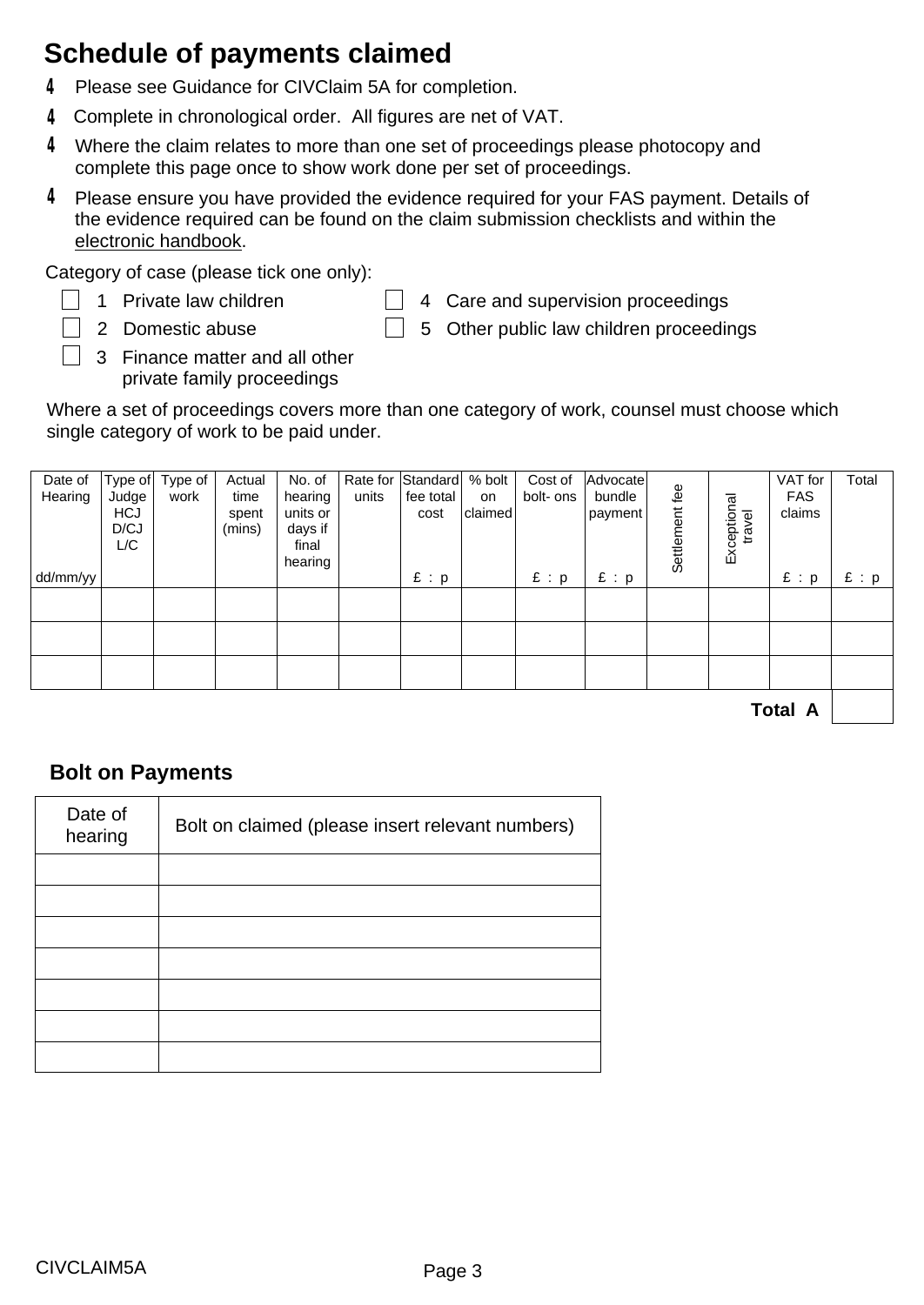### **Schedule of payments claimed continued**

#### **Exceptional travel bolt-on**

| Date | <b>Distance</b> | Reasons for claim |  |  |  |
|------|-----------------|-------------------|--|--|--|
|      |                 |                   |  |  |  |
|      |                 |                   |  |  |  |
|      |                 |                   |  |  |  |
|      |                 |                   |  |  |  |
|      |                 |                   |  |  |  |

## **Incidental items**

- **4** Please see Guidance for CIVClaim 5A for completion.
- Please photocopy, complete and attach additional copies of this page as required **4**

| Hotel Expenses                        |                      |                       |                                  |                          |                          |                          |                                  |                             |                       |             |
|---------------------------------------|----------------------|-----------------------|----------------------------------|--------------------------|--------------------------|--------------------------|----------------------------------|-----------------------------|-----------------------|-------------|
| Dates:                                | $\frac{1}{2}$        |                       | $\frac{1}{2}$                    | $\frac{1}{2}$            | $\frac{1}{2}$            | $\frac{1}{2}$            | $\frac{1}{2}$                    | $\left  \right $            |                       |             |
| Dates:                                | $\frac{1}{2}$        |                       |                                  | $\sqrt{2}$               | $\sqrt{2}$               | 1/                       | $\sqrt{2}$                       |                             |                       |             |
| Total no. of nights claimed:          |                      |                       |                                  |                          |                          |                          |                                  |                             | ٠<br>$\blacksquare$   | B           |
| <b>Travel Expenses</b>                |                      |                       |                                  |                          |                          |                          |                                  |                             |                       |             |
| Dates:                                |                      |                       |                                  |                          |                          |                          |                                  |                             |                       |             |
| Mileage per date:                     |                      |                       |                                  |                          |                          |                          |                                  |                             |                       |             |
| Cost of 2nd class travel<br>per date: |                      | $\sim$<br>$\bullet$ . | $\blacksquare$<br>$\blacksquare$ | $\sim$<br>$\blacksquare$ | $\sim$<br>$\blacksquare$ | $\sim$<br>$\blacksquare$ | $\blacksquare$<br>$\blacksquare$ | $\blacksquare$<br>$\bullet$ | ٠<br>$\bullet$        | $\mathbf C$ |
| Total claimed $(B + C = D)$           |                      |                       |                                  |                          |                          |                          |                                  |                             | $\mathbb{Z}^{\times}$ | D           |
| Total of $A + D =$<br>£               | $\mathbb{Z}^n$       | p                     |                                  |                          |                          |                          |                                  |                             |                       |             |
| £<br>Total VAT:                       | х.<br>$\blacksquare$ | p                     |                                  |                          |                          |                          |                                  |                             |                       |             |
| <b>Grand total:</b><br>£              | $\sim$               | p                     |                                  |                          |                          |                          |                                  |                             |                       |             |